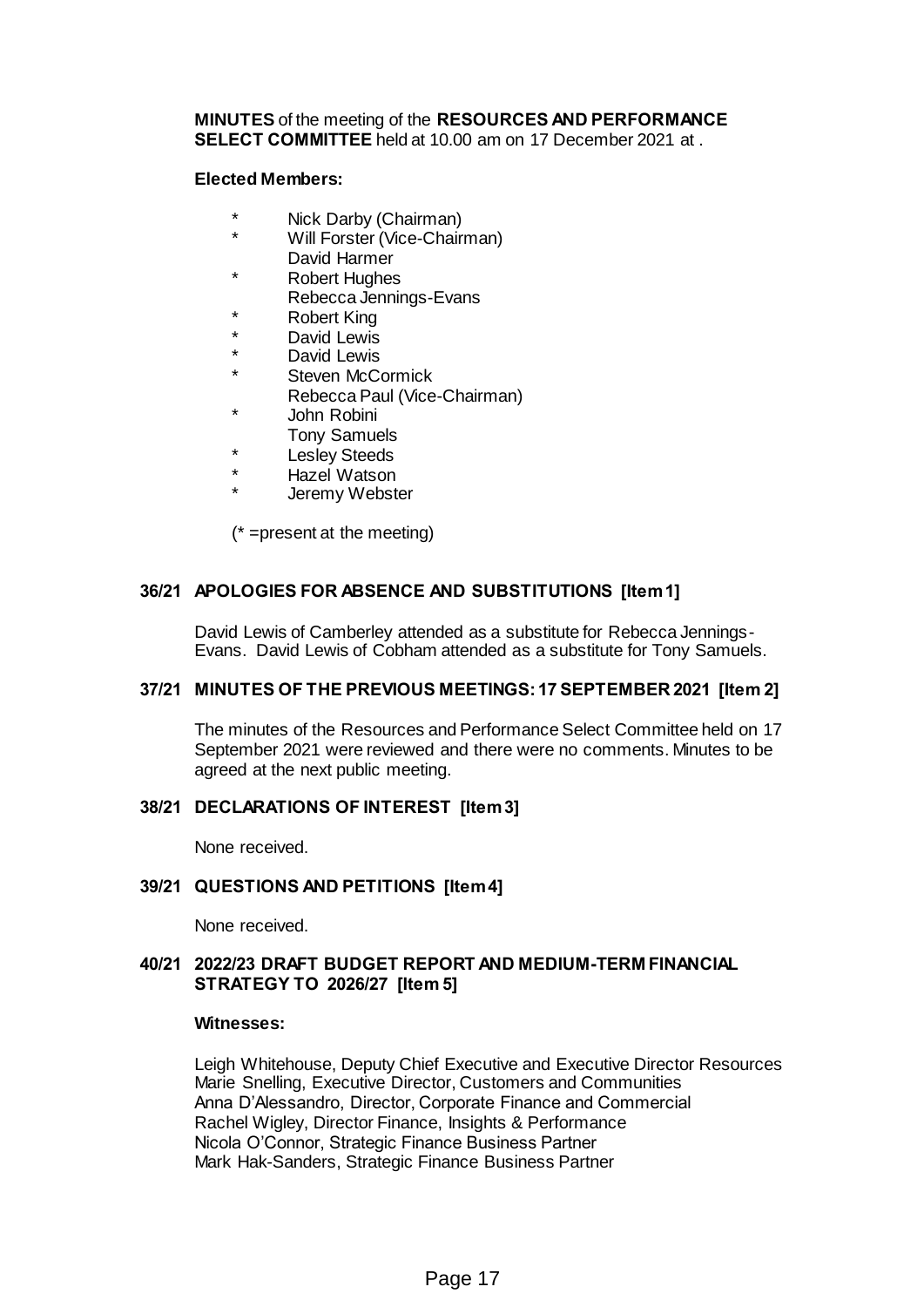Officers introduced a summary of the item and outlined the key aspects of the report pointing out that all budget assumptions and work undertaken for the Medium-Term Financial Strategy (MTFS) included the Council's priorities and community vision for 2030.

# **Key points raised during the discussion:**

- 1. The Chairman asked what would be the impact of the proposed budget reductions or efficiencies on residents and the Council's service delivery. Officers said that an entire budget package was being produced with updated impact assessments to take into account any changes to service delivery. They added that where the service had identified equality implications, impact assessments would be drafted alongside these in addition to being presented to the relevant Select Committee and Cabinet as part of the future approval process.
- 2. The Chairman added that it was not only detail that was required but the impact of changes to services in general. It would be advantageous to assess the effect on residents in relation to efficiencies as early as possible. Officers agreed that the considering the implications of efficiencies were an important part of the design process.
- 3. The Chairman asked if all Members could expect a further briefing following the finance settlement announcement. Officers confirmed that they would be happy to brief members further once all budget implications had been worked through.
- 4. The Chairman asked if the cost in terms of the National Insurance increase was known. Officers said that the total cost to Surrey County Council before any other implications was £2.5m.
- 5. A Member asked how items would be selected in relation to the Twin Track budget setting process given that it would be likely that their remits would cross Select Committees. Officers said that they were mindful of the need to present items to the Budget Task Group in addition to more than one Select Committee.
- 6. A Member asked what assumptions had been built in in terms of staffing cost and any increases. Officers said that the draft budget assumed a 2% inflationary pay rise across each year of the Medium-Term Financial Strategy but discussions were ongoing and needed to reflect any changes in the final budget.
- 7. A Member enquired how the recruitment of professional staff, particularly in the two social care areas could be improved. Officers said that work regarding pay and rewards had been undertaken and that a three-year programme was in consideration. The recruitment of social care staff and those in children's services were at the forefront of this work as these areas were reliant on agency staff currently.
- 8. A Member asked how would further increases to the Council Tax be presented to taxpayers already concerned about their personal finances. Officers agreed that there was a national cost of living crisis and, unfortunately, Surrey residents would feel these pressures too.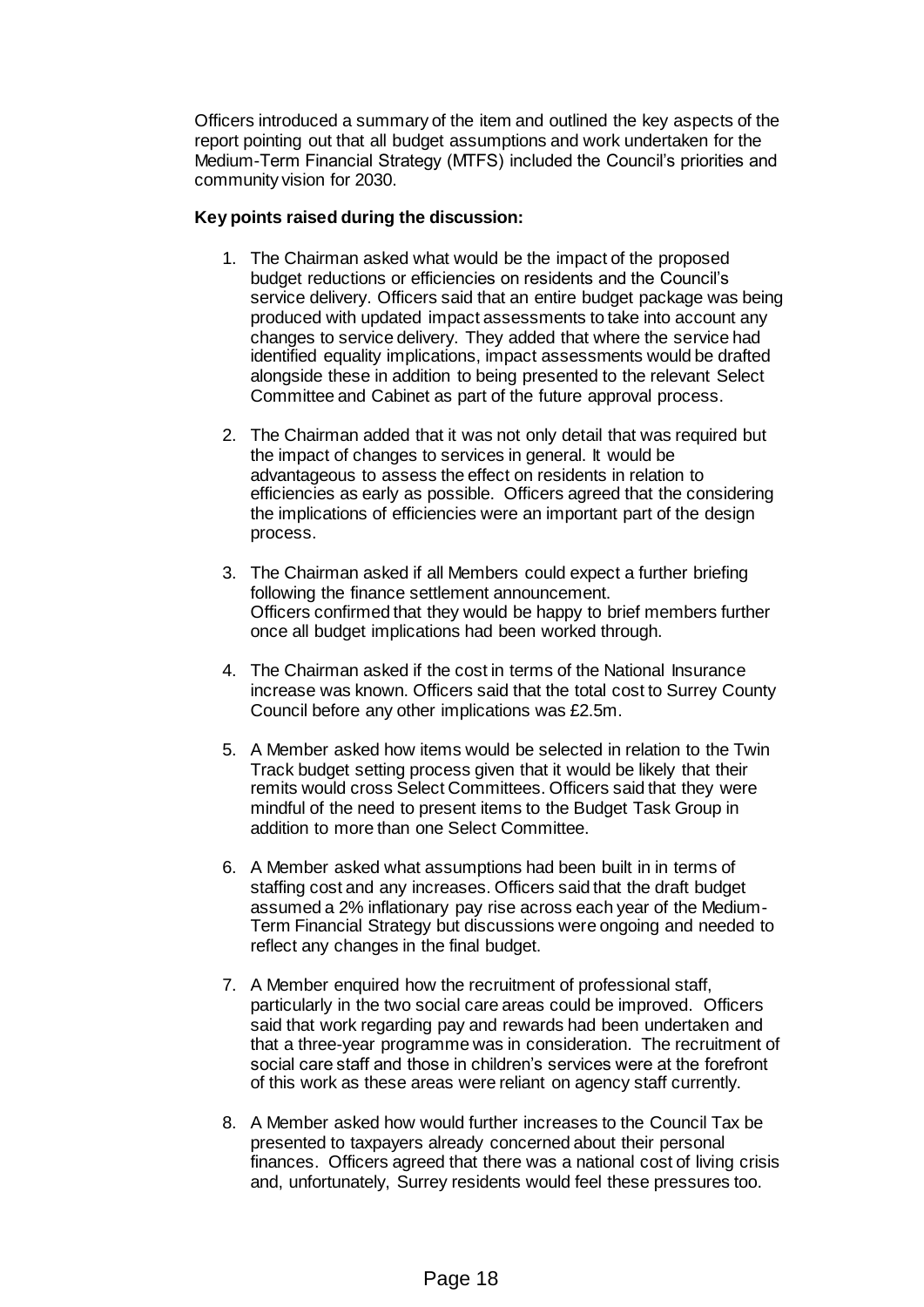Council Tax was seen by the Government as a part of the solution to the pressures on Adult Social Care.

- 9. A Member asked how the Council could be confident that budget consultation responses from residents were truly representative. Officers explained that population data had been used as a comparator ensuring a rigorous and robust process that was statistically representative of the population. A Member suggested that the last date for responses of 28 December might not be a suitable time to motivate residents to respond due to Christmas. Officers agreed to take this feedback on board.
- 10. A Member asked what was being done to join services and boroughs and districts offering different council tax support to residents. Officers said that this had been considered in detail during the last 18 months and that the aim was to share budget information widely going forward but there were limitations due to the nature of the two-tier system. Officers added that the County's ambitions in terms of the green agenda proactively sought to work and succeed in working collaboratively.
- 11. A Member asked why more money was being put into reserves whilst at the same time increasing borrowing, and could the Council borrow less and not increase reserves instead. Officers said the Council didn't externally borrow until there was a need to do so. The Council's reserves were used to minimise the amount borrowed, so in terms of interest costs every pound in reserve would offset interest costs until that money was required to fund the capital programme. Although the numbers in reserve seem significant, it would not be beneficial to reduce them and increase the risk profile of the Council's finances over the medium-term.
- 12. A Member asked if earmarked specific reserves that remained unspent were actually required as reserves for those purposes while remain unused. Officers said that the level of reserves held were reviewed annually as part of the budget report and that the Section 151 officer had to be satisfied that they were at a prudent level. In previous years, the Council had set itself on a course that would see reserves depleted to the point where it wouldn't be sustainable. With this in mind, the current level of reserves were proportionate to the level of risks that the authority faced. By comparison to the recommendations of external auditors, the County had reasonable but not excessive level of reserves.
- 13. A Member asked what advice had been given on the amount of contingency that should be held back. Officers said that there was no external advice specifically regarding contingencies.
- 14. A Member asked what percentage level of reserves did Surrey have. Officers confirmed that approximately 15% of the net revenue budget was held in reserve. This amount excluded reserves for very specific purposes, which would effectively be technical reserves.
- 15. A Member noted the IT overspend of £3m relating to delayed 'go-live' of the MySurrey ERP implementation and asked if it had been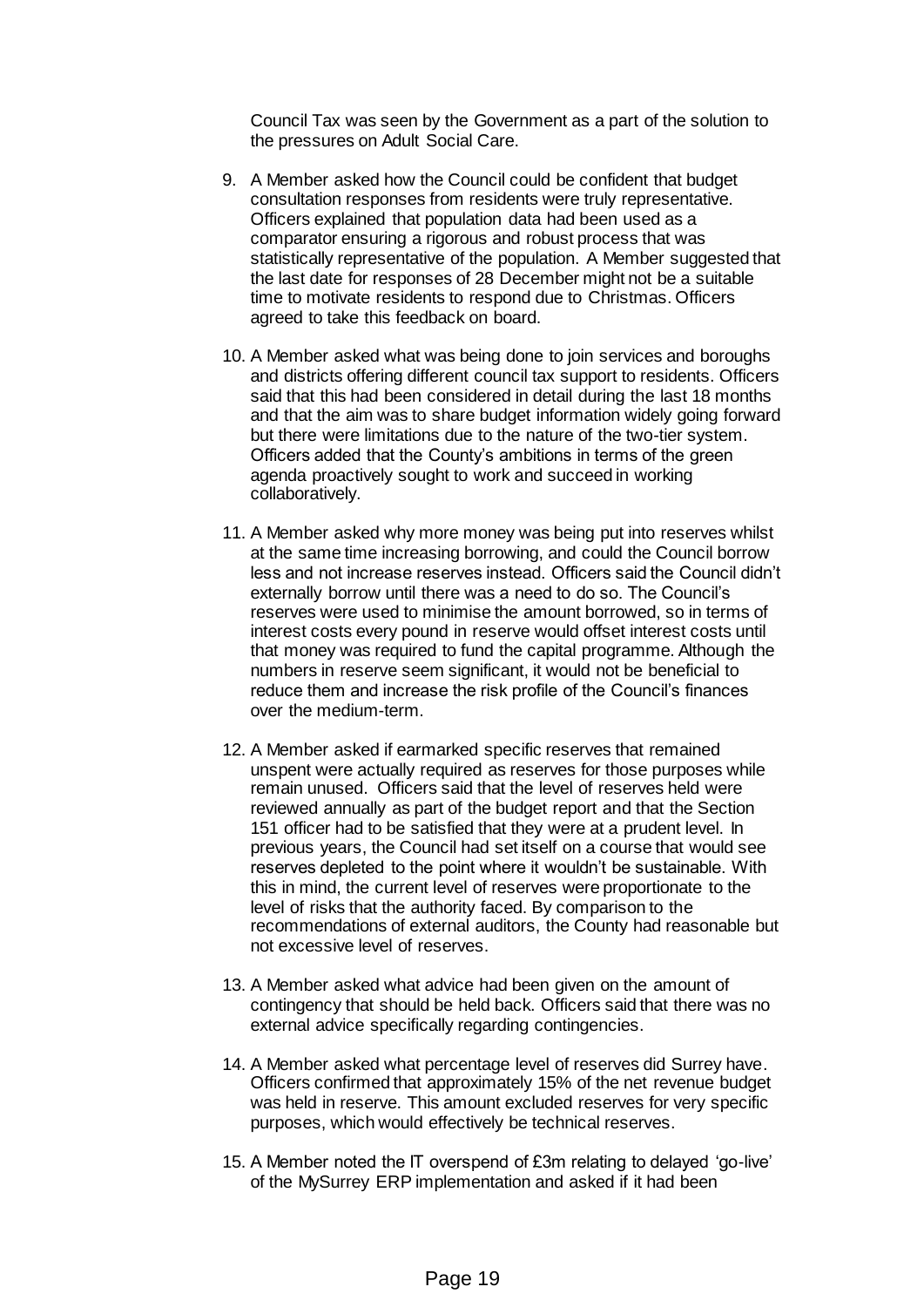included on the budget and if so where. Officers explained that Cabinet would be presented with a paper later this month on the cost of the delay to the My Surrey system implementation. That impact had been felt in both the capital and the revenue budget. Some of the impact occurred in the current financial year and would be factored in the budget monitoring report for the current financial year. Where the impact falls in 22/23 it was not currently factored into the draft budget being scrutinized today, but would be reflected in the final budget proposals, subject to any comments or changes arising from the upcoming Cabinet discussion.

- 16. A Member asked if the Council had completed an assessment of other similar council's corporate costs to undertake an effective comparison as it would be useful to be able to understand how our costs compare to other similar councils. Officers said the subject of benchmarking was an important one and while there was a lot of work relating to costs of frontline services, it was a complex area due to a lack of availability of comparable data. It was difficult to access the costs of other local authorities and there was added complexity as different structures were involved. However, work was being undertaken to build local networks and have useful discussions to enable more focus on this. A Member wondered if a consultancy company specialising in benchmarking could be tasked for this purpose. Officers said that this wasn't currently under consideration and benchmarking was being looked at within current resources however it was something to think about going forward.
- 17. A Member wondered if borrowing was assigned to relevant departments instead of centrally would more effort be made to reduce the cost. Officers said that this was in the early stages of consideration. The first stage this year had been to advise services of the costs of borrowing and it was being decided whether to take it to the next stage.
- 18. A Member asked what the reasons for non-delivery of a few efficiencies were and was there a similar risk within the current budget particularly when one looked at red rated savings with higher risks in the draft budget. Officers said that the forecast for 2021/22 was that £4.1m of efficiencies were deemed to be undeliverable at this point, with approximately half of that being in Adult Social Care. The impact of COVID was a theme across the non-delivery in 2021/22 and it would continue to be an underlying theme in 2022/23. Officers added that the budget had been set with assumptions on several factors, COVID-19 being one of them.
- 19. A Member asked what the Surrey County Council was doing to ensure project controls and encouraging joined up working as this was an area where money could be saved. Officers said it had been recognised that one of the Council's challenges was to ensure effective working across services and there had been little progress to date. The aim was for the Twin Track approach to help deliver this joined up working more effectively
- 20. The Vice-Chairman asked if the budget consultation could be held earlier in the budget setting process so that concepts and results could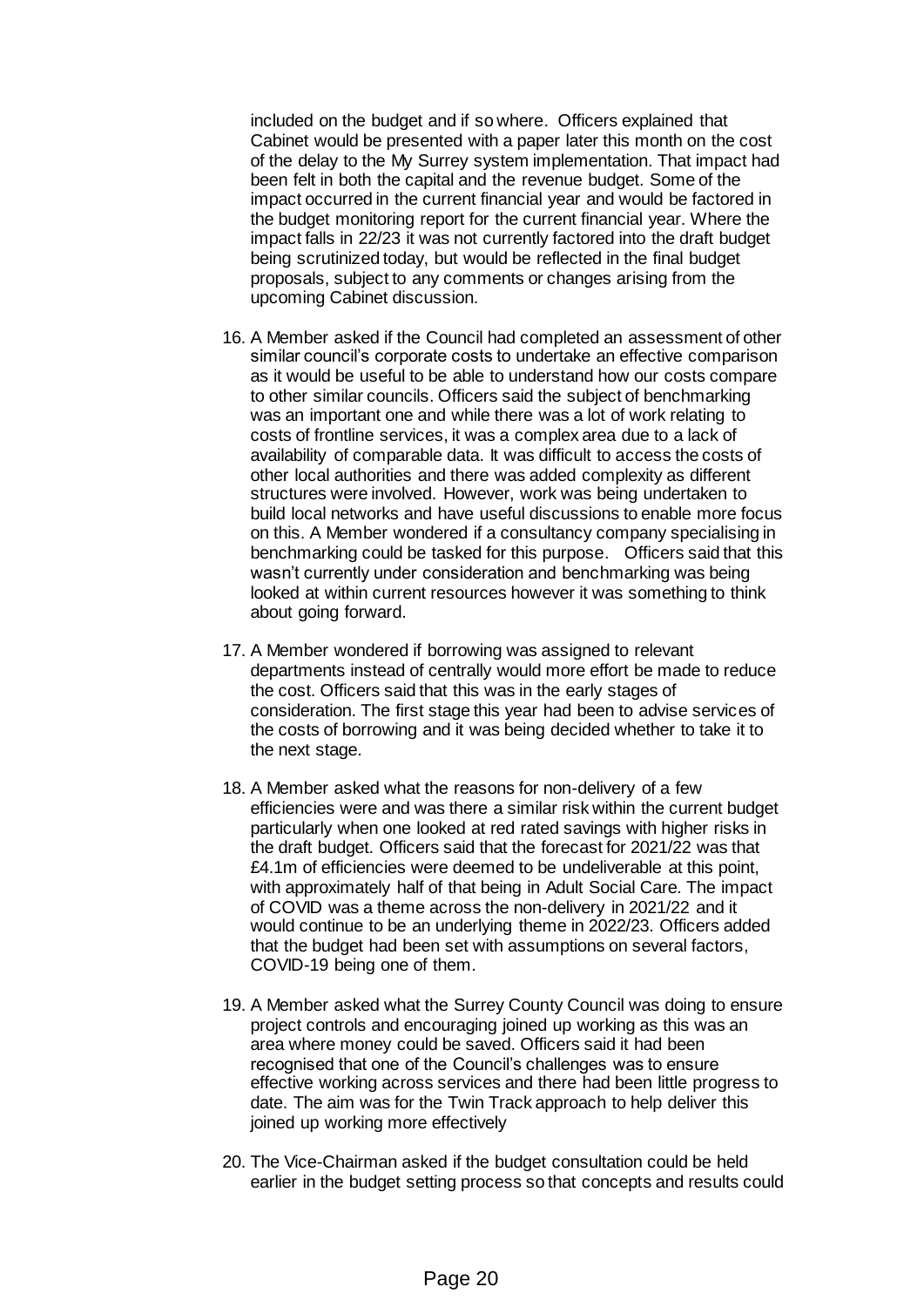be considered in good time. Officers said this could be considered if appropriate but that the purpose of the information was to be informative rather than precise and specific and that there was a balance to be struck in providing information that was broad and engaging to gain a full understanding of all complexities.

The Chairman thanked Members for their enquiries and officers for their presentations and responses.

### **Recommendations:**

In appreciating the work undertaken to prepare the draft budget 2022-23 and Medium-Term Financial Strategy (MTFS) to 2026/27, the Resources and Performance Select Committee recommends that:

- 1. As a matter of agreed budget setting process every year, following the details of the Local Government Finance Settlement usually in mid-December, the Section 151 Officer provide a written briefing note to all Members with details of any impact on the Surrey County Council finances, service delivery and effect on its residents.
- 2. The Cabinet is requested to ensure that a comprehensive, truly representative and early budget consultation with residents and key stakeholders should form an integral part of the Council's budget setting process each year with findings communicated to all Members and made available to Select Committees with draft budget papers. The initial budget consultation process should conclude first before a draft budget is presented to the Council's Select Committees. The deadline for the current call for evidence be extended from 28 December 2021 to allow residents and stakeholders more time to comment and engage after the festive and the New Year period.
- 3. From the Council's borrowing cost point of view, the Cabinet should carefully examine to ensure that the effect of borrowing result in a real return, particularly any commercial borrowing ought to cover return on its investment.
- 4. The Cabinet to ensure that an assessment is undertaken of all Surrey's Borough and District Council's Local Council Tax Support to ensure any increase in Surrey County Council's share of Council Tax is affordable to all residents.
- 5. To further support collaborative working, to avoid any silos and to ensure proper oversight and effective budget scrutiny next year, the Cabinet is requested to ensure that the Resources and Performance Select Committee and its Budget Task Group (with all Select Committee representation) will be provided with:

a. Regular in-year up-to-date finance monitoring updates throughout the year – particularly when there are significant and material changes – in order to be assured that assumptions made and expectations derived from the budget 2022-23 and MTFS 2026-27 (where relevant) will be met in practice;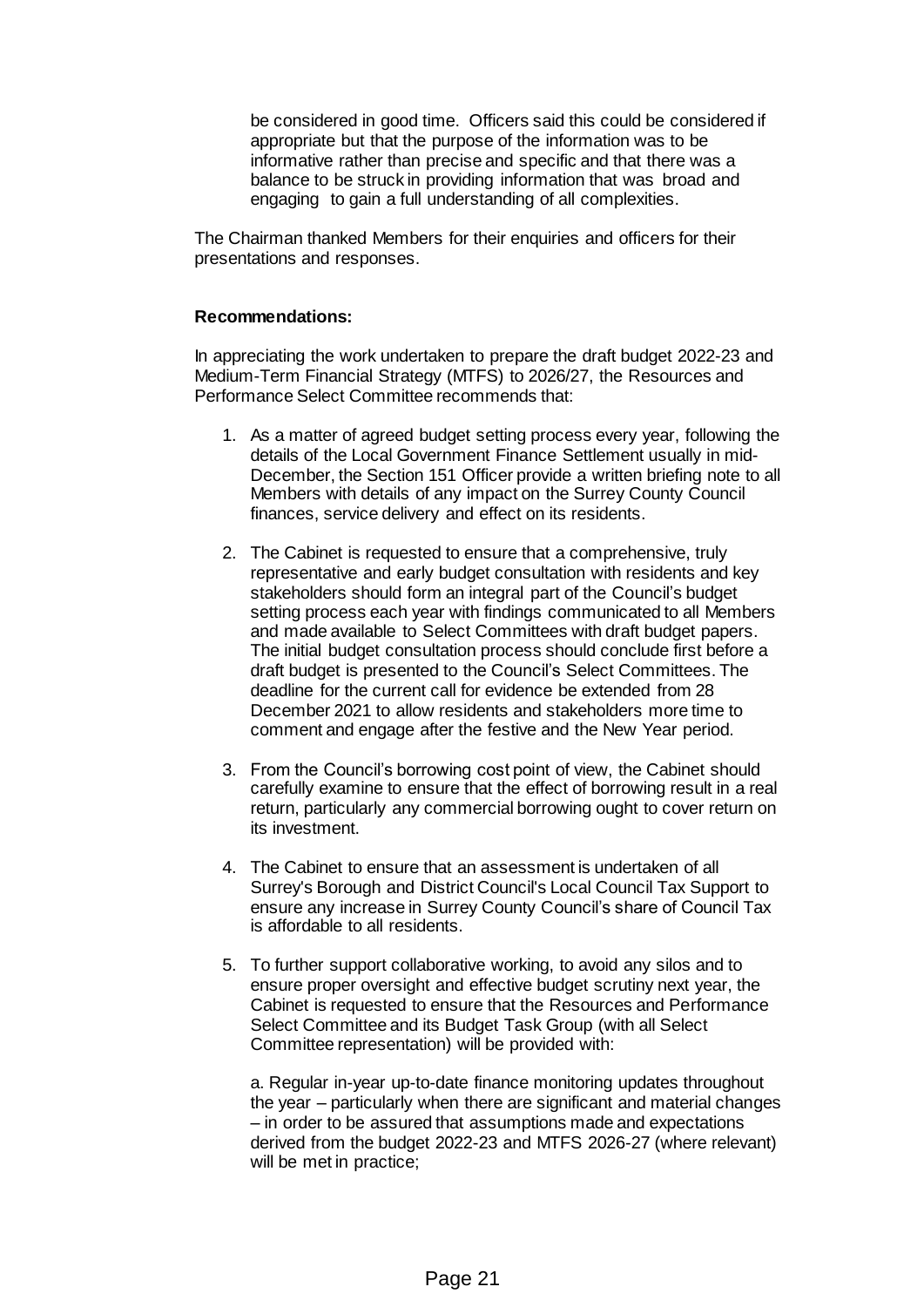b. Early communication and understanding of 2023/24 draft budget with high-level assessment of effect on residents;

c. Meaningful details about the budget efficiencies with overarching Budget Impact Assessments (including any impact on service delivery, residents, corporate and organisational priorities, Equality Diversity & Inclusion (EDI) and staffing etc.)be provided to Select Committees and the Budget Task Group where appropriate before the draft budget is formally presented to Select Committees. This should happen earlier than November to ensure members have sufficient time to understand, make further enquiries and add real value to the scrutiny process;

d. Commentary and comparison of corporate costs of the Council with similar authorities;

# **41/21 PROPERTY PROGRAMME UPDATE (FACILITIES MANAGEMENT-FORWARD MAINTENANCE, SURPLUS ASSETS AND DISPOSALS WORKSTREAM) [Item 6]**

#### **Witnesses:**

Natalie Bramhall, Cabinet Member for Property and Waste

Leigh Whitehouse, Deputy Chief Executive and Executive Director, Resources Simon Crowther, Director, Land and Property Graham Glenn, Head of Acquisitions & Disposals Brian Boundy, Facilities Management

Officers summarised the Forward Work Maintenance and Surplus Assets and Disposals Workstream papers previously. Forecast works were outlined in addition to planned work in children's homes and adult care homes. All work undertaken supported the Greener Futures delivery plan to achieve net zero by 2030.

### **Key points raised during the discussion:**

- 1. The Chairman asked for an indication of the amount of money being considered for children's homes. Officers explained that there was a range of £2.7m and £4.3m which would consider the long-term hold of the property or the medium-term strategy.
- 2. The Chairman asked if there could be more focus on keeping assets in good repair. Officers explained that to manage the estate they were putting in place a risk-based maintenance regime as opposed to a reactive approach. Based on that risk and knowledge of our asset condition, officers plan to put together a program of works for next year and subsequent years that will meet that that need.
- 3. The Chairman asked if officers were satisfied they had the required resources in relation to the surplus assets disposal workstream. Officers said that they had extra colleagues joining the team in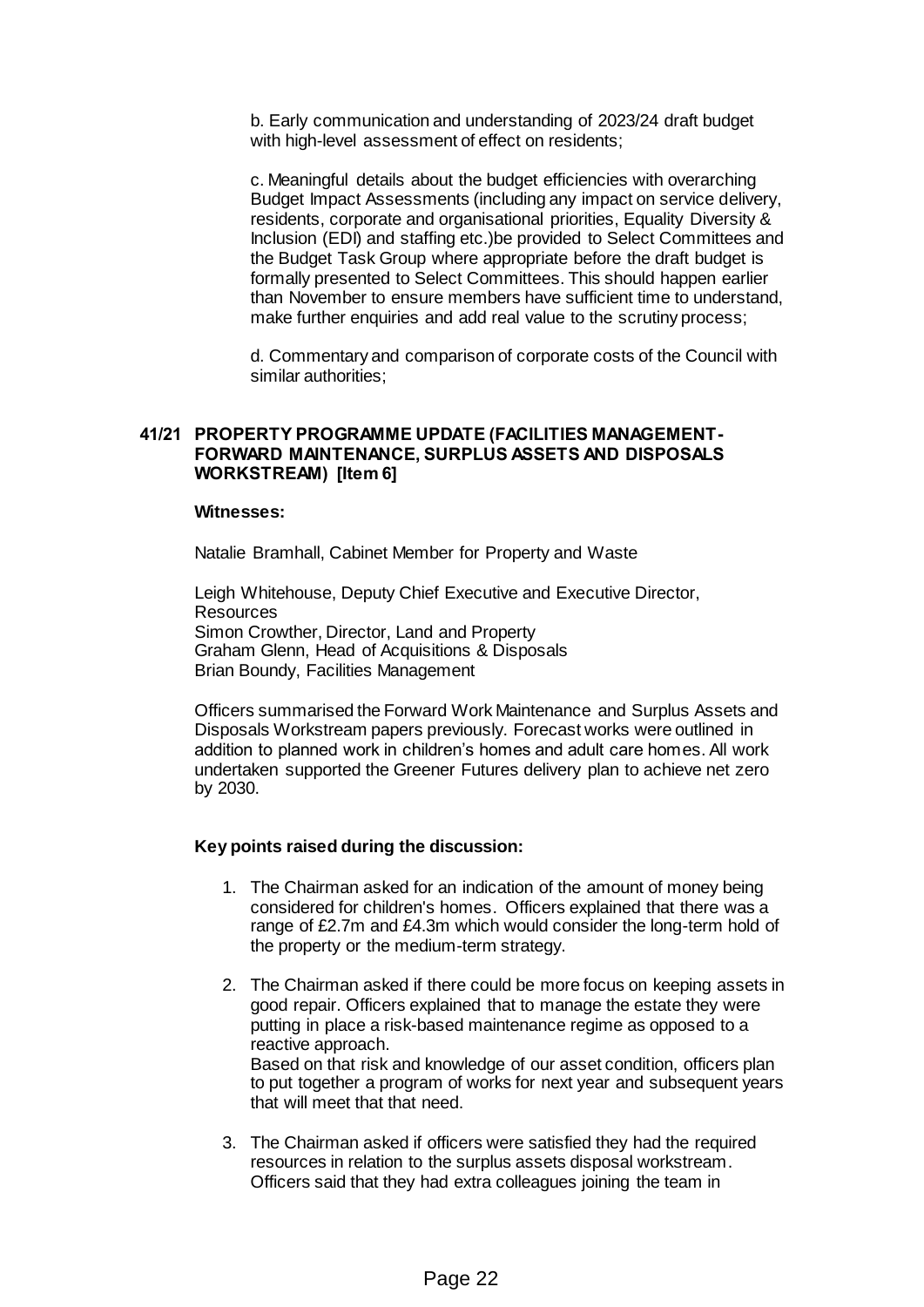February and were reviewing some of the supply chain activities in terms of external resources. This would be brought through on the forward plan for a procurement.

- 4. The Vice-Chairman asked if more information was available regarding the spending on external resources secured to bridge the shortfall in capacity. Officers said that the external consultants, Turner and Townsend, were brought in to support specifically selected projects. They had worked with the capital development team and the relationship had been utilised to then provide additional resources where there were vacancies within the project surveying team, bolstering capacity to deliver the projects that were in the pipeline. The Vice-Chairman
	- asked how much Turner and Townsend were paid. Officers explained that they were paid on a fee basis, at a commercially agreed rate per project and value of those projects.
- 5. The Chairman queried the reference to maintenance in children's homes and the excessive amount of time taken for some repairs to be completed. Officers said that temporary solution were provided but that sometimes there were delays with supply chains and the manufacturing of items that needed to be replaced.

# **Recommendations:**

The Resources and Performance Select Committee recommends that Cabinet Member for Property and Waste ensures that appropriate maintenance and repairs to the County Council owned properties are not deferred.

# **42/21 CABINET MEMBER UPDATE - CABINET MEMBER FOR PROPERTY (NATALIE BRAMHALL) [Item 7]**

# **Witnesses:**

Natalie Bramhall, Cabinet Member for Property

Leigh Whitehouse, Deputy Chief Executive Simon Crowther, Director – Land and Property Brian Boundy, Facilities Management

The Cabinet Member for Property and Waste summarised the Property Update Report including an overview of capital delivery followed by capital projects.

# **Key points raised during the discussion:**

1. The Vice-Chairman asked if the service was on track to deliver all identified projects and asked which ones were causing the most challenges. The Cabinet Member for Property said that the service was on track to deliver all items identified as priorities and added that The Priory School was likely to cause the most challenges.